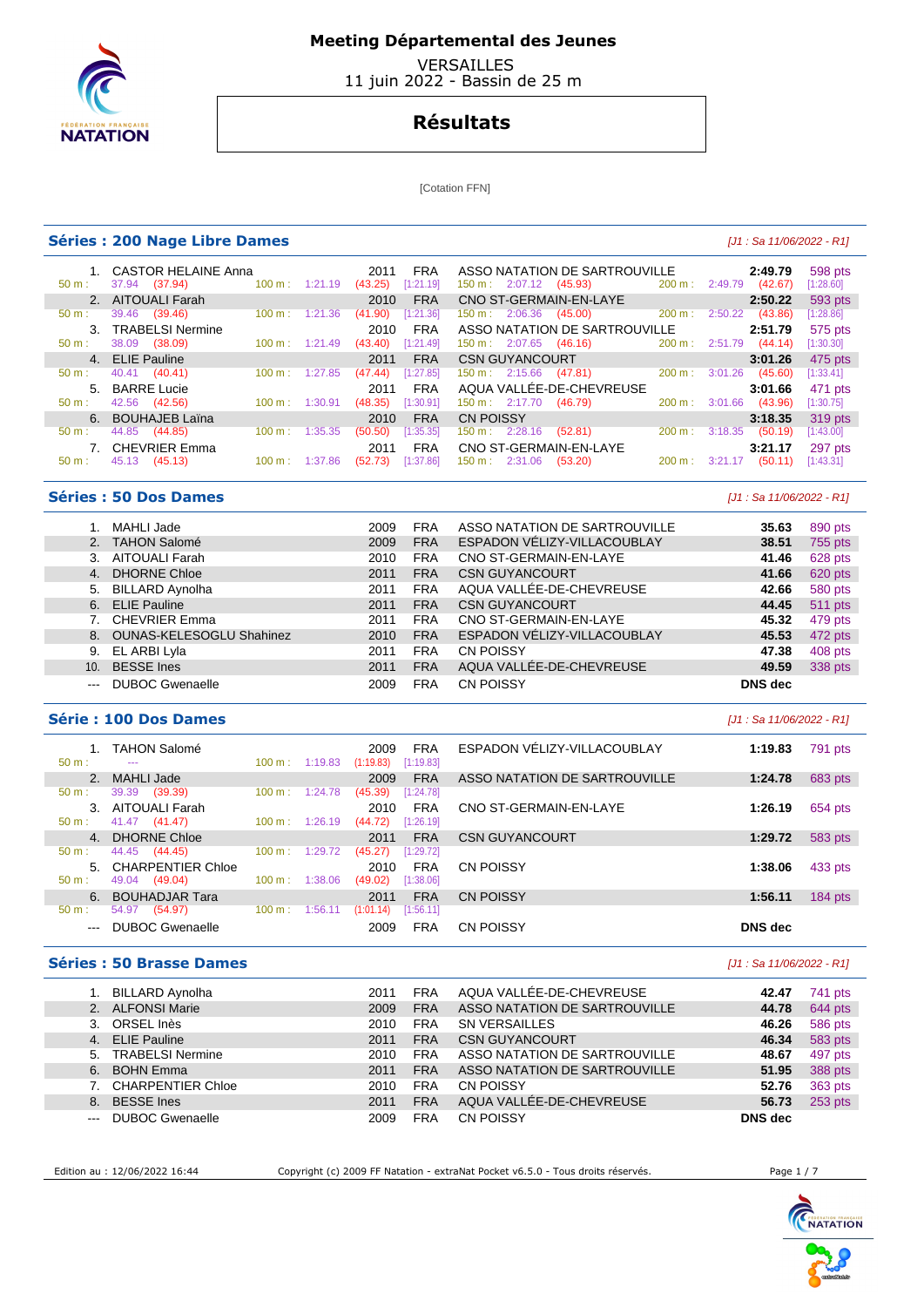

 VERSAILLES 11 juin 2022 - Bassin de 25 m

## **Résultats**

## **Séries : 100 Brasse Dames Canadiate Canadiate Canadiate Canadiate Canadiate Canadiate Canadiate Canadiate Canadiate Canadiate Canadiate Canadiate Canadiate Canadiate Canadiate Canadiate Canadiate Canadiate Canadiate Can**

1. BARBOSA Antonella 2009 FRA CNO ST-GERMAIN-EN-LAYE **1:35.07** 713 pts

4. TRABELSI Nermine 2010 FRA<br>
50 m : 50.20 (50.20) 100 m : 1:44.70 (54.50) [1:44.70] 50.20 (50.20) 100 m : 1:44.70 (54.50) [1:44.70]

50 m : 51.44 (51.44) 100 m : 1:45.87 (54.43) [1:45.87] **6. EL ARBI Lyla** 2011 FRA<br>
50 m : 51.49 (51.49) 100 m : 1:46.39 (54.90) [1:46.39] 51.49 (51.49) 100 m : 1:46.39 (54.90) 7. OUNAS-KELESOGLU Shahinez 2010 FRA<br>
50 m : 51.92 (51.92) 100 m : 1:49.80 (57.88) [1:49.80]

9. BOUHADJAR Tara 2011 FRA 2011 **FRA** 50 m : 59.80 (59.80) 100 m : 2:07.34 (1:07.54) [2:07.34] 50 m : 59.80 (59.80) 100 m : 2:07.34 (1:07.54) [2:07.34]

8. BOHN Emma 2011 FRA ASSO NATATION DE SARTROUVILLE **1:51.20** 445 pts

2. ALFONSI Marie 2009 FRA<br>
2. 45.10 (45.10) 100 m : 1:35.97 (50.87) [1:35.97] 50 m : 45.10 (45.10) 100 m : 1:35.97 (50.87) [1:35.97] 3. ORSEL Inès 2010 FRA<br>
50 m : 48.90 (48.90) 100 m : 1:43.97 (55.07) [1:43.97]

|    | s . IVV DIASSE DAINES                   |                   |                           |                                                              |                                             | $101.9a 11/00/Z0ZZ - N11$ |                |
|----|-----------------------------------------|-------------------|---------------------------|--------------------------------------------------------------|---------------------------------------------|---------------------------|----------------|
|    | 1. BARBOSA Antonella<br>45.66 (45.66)   |                   | $100 \text{ m}$ : 1:35.07 | 2009<br>(49.41)<br>[1:35.07]                                 | <b>FRA</b><br>CNO ST-GERMAIN-EN-LAYE        | 1:35.07                   | <b>713 pts</b> |
|    | 2. ALFONSI Marie                        |                   |                           | 2009                                                         | ASSO NATATION DE SARTROUVILLE<br><b>FRA</b> | 1:35.97                   | 696 pts        |
|    | 45.10 (45.10)                           | $100 \text{ m}$ : | 1:35.97                   | (50.87)                                                      | [1:35.97]                                   |                           |                |
|    | 3. ORSEL Inès                           |                   |                           | 2010                                                         | <b>SN VERSAILLES</b><br><b>FRA</b>          | 1:43.97                   | 557 pts        |
|    | 48.90 (48.90)                           |                   | $100 \text{ m}: 1:43.97$  | (55.07)<br>[1:43.97]                                         |                                             |                           |                |
|    | 4. TRABELSI Nermine                     |                   |                           | 2010                                                         | ASSO NATATION DE SARTROUVILLE<br><b>FRA</b> | 1:44.70                   | 545 pts        |
|    | 50.20 (50.20)                           | $100 \text{ m}$ : | 1:44.70                   | (54.50)<br>[1:44.70]                                         |                                             |                           |                |
|    | 5. BARRE Lucie                          |                   |                           | 2011                                                         | AQUA VALLÉE-DE-CHEVREUSE<br><b>FRA</b>      | 1:45.87                   | 527 pts        |
|    | 51.44 (51.44)                           |                   | $100 \text{ m}$ : 1:45.87 | (54.43)<br>[1:45.87]                                         |                                             |                           |                |
|    | 6. EL ARBI Lyla                         |                   |                           | 2011                                                         | <b>CN POISSY</b><br><b>FRA</b>              | 1:46.39                   | 518 pts        |
|    | 51.49 (51.49)                           | 100 m:            | 1:46.39                   | (54.90)<br>[1:46.39]                                         |                                             |                           |                |
|    | 7. OUNAS-KELESOGLU Shahinez             |                   |                           | 2010                                                         | ESPADON VÉLIZY-VILLACOUBLAY<br><b>FRA</b>   | 1:49.80                   | 466 pts        |
|    | 51.92 (51.92)                           | $100 \text{ m}$ : | 1:49.80                   | (57.88)<br>[1:49.80]                                         |                                             |                           |                |
|    | 8. BOHN Emma                            |                   |                           | 2011                                                         | ASSO NATATION DE SARTROUVILLE<br><b>FRA</b> | 1:51.20                   | 445 pts        |
| ۰. | (52.91)<br>52.91                        | 100 m:            | 1:51.20                   | (58.29)<br>[1:51.20]                                         |                                             |                           |                |
|    | 9. BOUHADJAR Tara                       |                   |                           | 2011                                                         | <b>CN POISSY</b><br><b>FRA</b>              | 2:07.34                   | 240 pts        |
|    | $F \cap \cap \cap$ $(F \cap \cap \cap)$ |                   |                           | $A \cap \cap$ $A \cap \cap \cap \cap A$ /4.07 FA) [0.07 0.4] |                                             |                           |                |

## **Série : 100 Papillon Dames** [J1 : Sa 11/06/2022 - R1]

| $50 \text{ m}$ : | BARBOSA Antonella<br>37.34<br>(37.34) | $100 \text{ m}$ : | 1:21.45 | 2009<br>(44.11) | <b>FRA</b><br>[1:21.45] | CNO ST-GERMAIN-EN-LAYE        | 1:21.45 | 724 pts |
|------------------|---------------------------------------|-------------------|---------|-----------------|-------------------------|-------------------------------|---------|---------|
|                  | 2. MAHLI Jade                         |                   |         | 2009            | <b>FRA</b>              | ASSO NATATION DE SARTROUVILLE | 1:42.19 | 334 pts |
| $50 \text{ m}$ : | 40.42<br>(40.42)                      | $100 \text{ m}$ : | 1:42.19 | (1:01.77)       | [1:42.19]               |                               |         |         |
| 3.               | <b>BILLARD Aynolha</b>                |                   |         | 2011            | <b>FRA</b>              | AQUA VALLÉE-DE-CHEVREUSE      | 1:46.13 | 276 pts |
| $50 m$ :         | (48.50)<br>48.50                      | 100 m:            | 1:46.13 | (57.63)         | [1:46.13]               |                               |         |         |
|                  | 4. CHEVRIER Emma                      |                   |         | 2011            | <b>FRA</b>              | CNO ST-GERMAIN-EN-LAYE        | 1:48.36 | 246 pts |
| $50 m$ :         | 50.77<br>(50.77)                      | $100 \text{ m}$ : | 1:48.36 | (57.59)         | [1:48.36]               |                               |         |         |
| 5.               | <b>BESSE</b> Ines                     |                   |         | 2011            | <b>FRA</b>              | AQUA VALLÉE-DE-CHEVREUSE      | 1:50.21 | 223 pts |
| $50 m$ :         | 50.39<br>(50.39)                      | 100 m:            | 1:50.21 | (59.82)         | [1:50.21]               |                               |         |         |
|                  | 6. BOUHAJEB Laïna                     |                   |         | 2010            | <b>FRA</b>              | <b>CN POISSY</b>              | 2:03.14 | 91 pts  |
| $50 m$ :         | 57.02<br>(57.02)                      | 100 m:            | 2:03.14 | (1:06.12)       | [2:03.14]               |                               |         |         |
|                  |                                       |                   |         |                 |                         |                               |         |         |

#### **Séries : 200 4 Nages Dames and** *Series* **: 200 4 Nages Dames and** *Series* **: 200 4 Nages Dames <b>and** *Series* : 200 4 Nages Dames **and** *Series* : 200 4 Nages Dames **and** *Series* : 200 4 Nages Dames **and** *Series* : 20

| $50 m$ :       | 1. BARBOSA Antonella<br>37.22 (37.22)                   | $100 \text{ m}: 1:21.50$  |         | 2009<br>(44.28) | <b>FRA</b><br>[1:21.50] |                                                | CNO ST-GERMAIN-EN-LAYE<br>150 m : 2:13.10 (51.60) 200 m : 2:55.32 (42.22)                                                                                                                                                     |                          | 2:55.32    | 728 pts<br>[1:33.82] |
|----------------|---------------------------------------------------------|---------------------------|---------|-----------------|-------------------------|------------------------------------------------|-------------------------------------------------------------------------------------------------------------------------------------------------------------------------------------------------------------------------------|--------------------------|------------|----------------------|
|                | 2. TAHON Salomé                                         |                           |         | 2009            | <b>FRA</b>              | ESPADON VELIZY-VILLACOUBLAY                    |                                                                                                                                                                                                                               |                          | 3:00.24    | 673 pts              |
| 50 m:          | 42.05 (42.05)                                           | $100 \text{ m}: 1:27.83$  |         | (45.78)         | [1:27.83]               | 150 m : 2:19.70 (51.87)                        | 200 m:                                                                                                                                                                                                                        | 3:00.24                  | (40.54)    | [1:32.41]            |
| 3 <sub>1</sub> | <b>TRABELSI Nermine</b>                                 |                           |         | 2010            | <b>FRA</b>              | ASSO NATATION DE SARTROUVILLE                  |                                                                                                                                                                                                                               |                          | 3:15.30    | 519 pts              |
| 50 m:          | 45.09 (45.09)                                           | $100 \text{ m}: 1:34.02$  |         | (48.93)         | [1:34.02]               | 150 m : 2:32.05 (58.03)                        | 200 m:                                                                                                                                                                                                                        | $3:15.30$ (43.25)        |            | [1:41.28]            |
|                | 4. BARRE Lucie                                          |                           |         | 2011            | <b>FRA</b>              |                                                | AQUA VALLEE-DE-CHEVREUSE                                                                                                                                                                                                      |                          | 3:22.71    | 451 pts              |
| 50 m:          | 48.45 (48.45)                                           | $100 \text{ m}$ : 1:40.60 |         | (52.15)         | [1:40.60]               | $150 \text{ m}: 2:36.61$                       | (56.01)<br>$200 \text{ m}$ :                                                                                                                                                                                                  | 3:22.71                  | (46.10)    | [1:42.11]            |
|                | 5. EL ARBI Lyla                                         |                           |         | 2011            | <b>FRA</b>              |                                                | CN POISSY AND THE STATE OF THE STATE OF THE STATE OF THE STATE OF THE STATE OF THE STATE OF THE STATE OF THE STATE OF THE STATE OF THE STATE OF THE STATE OF THE STATE OF THE STATE OF THE STATE OF THE STATE OF THE STATE OF |                          | 3:25.05    | 430 pts              |
| 50 m:          | 47.36 (47.36)                                           | $100 \text{ m}$ : 1:40.55 |         | (53.19)         | [1:40.55]               |                                                | 150 m : 2:36.43 (55.88) 200 m : 3:25.05                                                                                                                                                                                       |                          | (48.62)    | [1:44.50]            |
|                | 6. OUNAS-KELESOGLU Shahinez                             |                           |         | 2010            | <b>FRA</b>              | ESPADON VÉLIZY-VILLACOUBLAY                    |                                                                                                                                                                                                                               |                          | 3:27.51    | 409 pts              |
| 50 m:          | 44.56 (44.56)                                           | $100 \text{ m}: 1:35.90$  |         | (51.34)         | [1:35.90]               | $150 \text{ m}: \quad 2:37.07 \quad (1:01.17)$ |                                                                                                                                                                                                                               | 200 m : 3:27.51          | (50.44)    | [1:51.61]            |
|                | 7. CHARPENTIER Chloe                                    |                           |         | 2010            | <b>FRA</b>              | CN POISSY                                      |                                                                                                                                                                                                                               |                          | 3:30.98    | 380 pts              |
| 50 m:          | $100 \text{ m}$ : $1:41.31$<br><b>Service Contracts</b> |                           |         | (1:41.31)       | [1:41.31]               | 150 m : 2:42.82 (1:01.51)                      |                                                                                                                                                                                                                               | 200 m: 3:30.98 (48.16)   |            | [1:49.67]            |
|                | 8. ORSEL Inès                                           |                           |         | 2010            | <b>FRA</b>              | <b>SN VERSAILLES</b>                           |                                                                                                                                                                                                                               |                          | 3:39.02    | 317 pts              |
| 50 m:          | 54.20 (54.20)                                           | $100 \text{ m}$ :         | 1:49.90 | (55.70)         | [1:49.90]               | 150 m: 2:50.90                                 | (1:01.00)                                                                                                                                                                                                                     | $200 \text{ m}: 3:39.02$ | (48.12)    | [1:49.12]            |
| 9.             | <b>BOUHAJEB Laïna</b>                                   |                           |         | 2010            | <b>FRA</b>              | <b>CN POISSY</b>                               |                                                                                                                                                                                                                               |                          | 3:53.00    | 222 pts              |
| 50 m:          | 55.80 (55.80)                                           | $100 \text{ m}$ : 1:54.88 |         | (59.08)         | [1:54.88]               | 150 m: 3:03.70<br>(1:08.82)                    | 200 m :                                                                                                                                                                                                                       | 3:53.00                  | (49.30)    | [1:58.12]            |
| 10.            | BOUHADJAR Tara                                          |                           |         | 2011            | <b>FRA</b>              | <b>CN POISSY</b>                               |                                                                                                                                                                                                                               |                          | 4:03.50    | $161$ pts            |
| 50 m:          | 52.96<br>(52.96)                                        | $100 \text{ m}$ :         | 1:55.43 | (1:02.47)       | [1:55.43]               | 150 m: 3:07.78                                 | $(1:12.35)$ 200 m :                                                                                                                                                                                                           | 4:03.50                  | (55.72)    | [2:08.07]            |
|                | CASTOR HELAINE Anna                                     |                           |         | 2011            | <b>FRA</b>              | ASSO NATATION DE SARTROUVILLE                  |                                                                                                                                                                                                                               |                          | <b>DSQ</b> |                      |

Edition au : 12/06/2022 16:44 Copyright (c) 2009 FF Natation - extraNat Pocket v6.5.0 - Tous droits réservés. Page 2 / 7



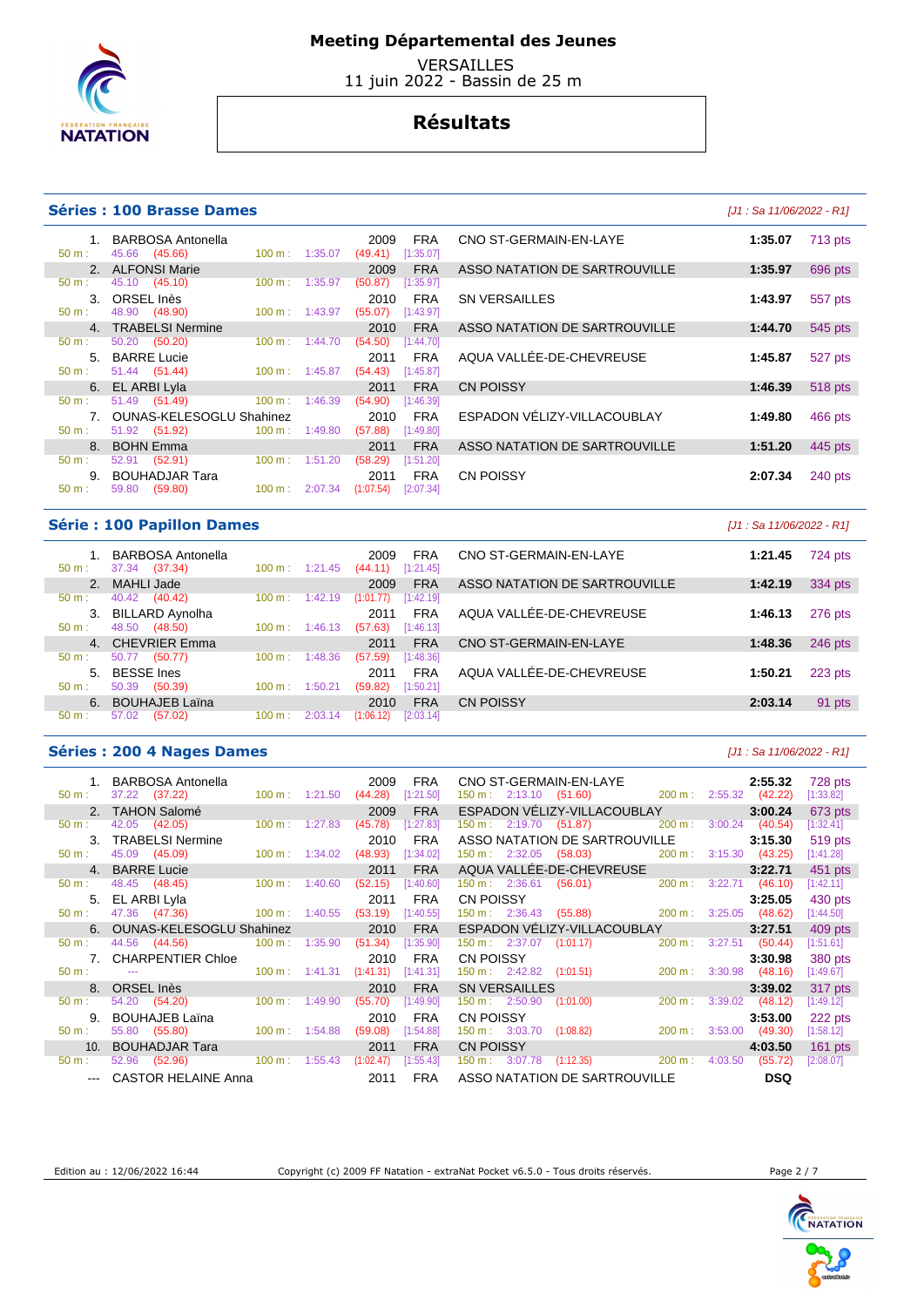

 VERSAILLES 11 juin 2022 - Bassin de 25 m

## **Résultats**

## **Séries : 200 Nage Libre Messieurs** [J1 : Sa 11/06/2022 - R1]

|                  | 1. AZIZI Seifeddine        |                             | 2008                | <b>FRA</b> |                                  | CNO ST-GERMAIN-EN-LAYE                                                                                                                                 |                        | 2:10.44        | 922 pts   |
|------------------|----------------------------|-----------------------------|---------------------|------------|----------------------------------|--------------------------------------------------------------------------------------------------------------------------------------------------------|------------------------|----------------|-----------|
| $50 m$ :         | 30.09 (30.09)              | $100 \text{ m}$ : 1:03.07   | (32.98)             | [1:03.07]  | $150 \text{ m}: 1:36.87$ (33.80) | $200 \text{ m}: 2:10.44$ (33.57)                                                                                                                       |                        |                | [1:07.37] |
|                  | 2. ALEXANDRE Maxime        |                             | 2008                | <b>FRA</b> |                                  | ESPADON VĚLIZY-VILLACOUBLAY                                                                                                                            |                        | 2:18.80        | 800 pts   |
| $50 m$ :         | 33.18 (33.18)              | $100 \text{ m}$ : $1:09.46$ | (36.28)             | [1:09.46]  | 150 m: 1:44.76 (35.30)           |                                                                                                                                                        | 200 m: 2:18.80 (34.04) |                | [1:09.34] |
|                  | 3. ZADITH Hugo             |                             | 2008                | <b>FRA</b> |                                  | <b>CSN GUYANCOURT</b><br>150 m : 1:49.65 (38.68)                                                                                                       |                        | 2:27.72        | 679 pts   |
| 50 m:            | 33.53 (33.53)              | $100 \text{ m}: 1:10.97$    | (37.44)             | [1:10.97]  |                                  |                                                                                                                                                        | 200 m: 2:27.72 (38.07) |                | [1:16.75] |
|                  | 4. ARMANT Mathieu          |                             | 2009                | <b>FRA</b> |                                  | AQUA VALLÉE-DE-CHEVREUSE                                                                                                                               |                        | 2:35.75        | 578 pts   |
| $50 m$ :         | 36.42 (36.42)              | 100 m: 1:17.32              | (40.90)             | [1:17.32]  | $150 \text{ m}: 1:57.51 (40.19)$ |                                                                                                                                                        | 200 m: 2:35.75 (38.24) |                | [1:18.43] |
| 5.               | DUBAU Remy                 |                             | 2009                | <b>FRA</b> |                                  |                                                                                                                                                        |                        |                | 566 pts   |
| 50 m:            | 35.43 (35.43)              | 100 m: 1:16.17              | (40.74)             | [1:16.17]  |                                  |                                                                                                                                                        |                        |                | [1:20.59] |
|                  | <b>CARPENTIER Hugo</b>     |                             | 2010                | <b>FRA</b> |                                  | CSN GUYANCOURT 2:36.76<br>150 m : 1:57.96 (41.79) 200 m : 2:36.76 (38.80)<br>AS PORCHEVILLE 2:44.20<br>150 m : 2:03.23 (43.25) 200 m : 2:44.20 (40.97) |                        |                | 481 pts   |
| $50 \text{ m}$ : | 37.07 (37.07)              | 100 m: 1:19.98              | (42.91)             | [1:19.98]  |                                  |                                                                                                                                                        |                        |                | [1:24.22] |
|                  | 7. MOHANRAJ Sarvesh        |                             | 2010                | <b>FRA</b> |                                  | ESPADON VÉLIZY-VILLACOUBLAY                                                                                                                            |                        | 2:45.32        | 469 pts   |
| 50 m:            | 38.29 (38.29)              | 100 m: 1:20.68              | (42.39)             | [1:20.68]  | 150 m: 2:04.06 (43.38)           |                                                                                                                                                        | 200 m: 2:45.32 (41.26) |                | [1:24.64] |
|                  | CHAHED lyade               |                             | 2010                | <b>FRA</b> | <b>CN POISSY</b>                 |                                                                                                                                                        |                        | 2:47.18        | 449 pts   |
| $50 m$ :         | 38.76 (38.76)              | 100 m: 1:21.29              | (42.53)             | [1:21.29]  |                                  | 150 m : 2:04.91 (43.62)                                                                                                                                | 200 m: 2:47.18 (42.27) |                | [1:25.89] |
| 9.               | <b>BOUSSADI Miles</b>      |                             | 2010                | <b>FRA</b> |                                  | AQUA VALLÉE-DE-CHEVREUSE                                                                                                                               |                        | 2:47.66        | 444 pts   |
| $50 m$ :         | 38.76 (38.76)              | 100 m: 1:21.60              | (42.84)             | [1:21.60]  | $150 \text{ m}: 2:05.73$ (44.13) |                                                                                                                                                        | 200 m: 2:47.66 (41.93) |                | [1:26.06] |
| 10 <sub>1</sub>  | <b>TUGAYE Pierre</b>       |                             | 2010                | <b>FRA</b> |                                  | CNO ST-GERMAIN-EN-LAYE                                                                                                                                 |                        | 2:52.63        | 393 pts   |
| 50 m:            | 40.38 (40.38)              | $100 m$ : 1:25.16           | (44.78)             | [1:25.16]  | 150 m: 2:10.78 (45.62)           |                                                                                                                                                        | 200 m: 2:52.63 (41.85) |                | [1:27.47] |
| 11.              | <b>MSADEK Yacine</b>       |                             | 2010                | <b>FRA</b> |                                  | ESPADON VÉLIZY-VILLACOUBLAY                                                                                                                            |                        | 2:56.56        | 355 pts   |
| 50 m:            | 39.15 (39.15)              | $100 \text{ m}: 1:23.32$    | $(44.17)$ [1:23.32] |            |                                  | 150 m : 2:10.27 (46.95)                                                                                                                                | 200 m: 2:56.56 (46.29) |                | [1:33.24] |
|                  | 12. FEUERSTOSS Eythan      |                             | 2010                | <b>FRA</b> |                                  | CSN GUYANCOURT                                                                                                                                         |                        | 2:58.87        | 334 pts   |
| $50 m$ :         | 39.72 (39.72)              | $100 m$ : 1:27.12           | (47.40)             | [1:27.12]  |                                  | $150 \text{ m}: 2:15.50 (48.38)$                                                                                                                       | 200 m: 2:58.87 (43.37) |                | [1:31.75] |
| 13.              | <b>BOUTIBONNES Lorenzo</b> |                             | 2010                | <b>FRA</b> |                                  | CNO ST-GERMAIN-EN-LAYE                                                                                                                                 |                        | 3:02.40        | 302 pts   |
| 50 m:            | 41.01 (41.01)              | 100 m: 1:27.96              | (46.95)             | [1:27.96]  | 150 m: 2:15.28 (47.32)           |                                                                                                                                                        | 200 m: 3:02.40 (47.12) |                | [1:34.44] |
| 14.              | <b>GODON Samuel</b>        |                             | 2010                | <b>FRA</b> | <b>CN POISSY</b>                 |                                                                                                                                                        |                        | 3:04.14        | 287 pts   |
| $50 m$ :         | 42.40 (42.40)              | $100 \text{ m}$ : 1:30.30   | (47.90)             | [1:30.30]  |                                  | 150 m : 2:18.99 (48.69)                                                                                                                                | 200 m: 3:04.14 (45.15) |                | [1:33.84] |
| 15.              | DI GENNARO Tristan         |                             | 2010                | <b>FRA</b> |                                  | CNO ST-GERMAIN-EN-LAYE                                                                                                                                 |                        | 3:04.73        | 282 pts   |
| $50 m$ :         | 44.05 (44.05)              | 100 m: 1:32.34              | (48.29)             | [1:32.34]  |                                  | 150 m : 2:19.50 (47.16)                                                                                                                                | 200 m: 3:04.73 (45.23) |                | [1:32.39] |
| 16.              | <b>OUVRARD Philémon</b>    |                             | 2010                | <b>FRA</b> |                                  | AQUA VALLÉE-DE-CHEVREUSE                                                                                                                               |                        | 3:10.09        | 239 pts   |
| $50 m$ :         | 43.28 (43.28)              | $100 \text{ m}: 1:33.47$    | (50.19)             | [1:33.47]  | 150 m : 2:23.37 (49.90)          |                                                                                                                                                        | 200 m: 3:10.09 (46.72) |                | [1:36.62] |
|                  | DEGHMOUS Nolan             |                             | 2008                | <b>FRA</b> |                                  | CNO ST-GERMAIN-EN-LAYE                                                                                                                                 |                        | <b>DNS</b> dec |           |

## **Séries : 50 Dos Messieurs** [J1 : Sa 11/06/2022 - R1]

|               | AZIZI Seifeddine           | 2008 | <b>FRA</b> | CNO ST-GERMAIN-EN-LAYE        | 32.66          | 854 pts |
|---------------|----------------------------|------|------------|-------------------------------|----------------|---------|
|               | 2. ALEXANDRE Maxime        | 2008 | <b>FRA</b> | ESPADON VÉLIZY-VILLACOUBLAY   | 35.20          | 729 pts |
|               | 3. ZADITH Hugo             | 2008 | <b>FRA</b> | <b>CSN GUYANCOURT</b>         | 35.22          | 728 pts |
|               | 4. ROLLAND Bilal           | 2010 | <b>FRA</b> | ASSO NATATION DE SARTROUVILLE | 37.99          | 603 pts |
|               | 5. MOHANRAJ Sarvesh        | 2010 | <b>FRA</b> | ESPADON VÉLIZY-VILLACOUBLAY   | 39.01          | 560 pts |
|               | 6. PELAGE Ronald           | 2010 | <b>FRA</b> | <b>CN POISSY</b>              | 43.13          | 402 pts |
|               | <b>BOUTIBONNES Lorenzo</b> | 2010 | <b>FRA</b> | CNO ST-GERMAIN-EN-LAYE        | 43.44          | 391 pts |
|               | 8. MSADEK Yacine           | 2010 | <b>FRA</b> | ESPADON VÉLIZY-VILLACOUBLAY   | 44.01          | 372 pts |
|               | 9. CHAHID Iyad             | 2010 | <b>FRA</b> | ESPADON VÉLIZY-VILLACOUBLAY   | 45.16          | 334 pts |
|               | 10. BARREAU Elouan         | 2009 | <b>FRA</b> | ESPADON VÉLIZY-VILLACOUBLAY   | 46.21          | 301 pts |
| $\frac{1}{2}$ | <b>DEGHMOUS Nolan</b>      | 2008 | <b>FRA</b> | CNO ST-GERMAIN-EN-LAYE        | DNS dec        |         |
| $---$         | <b>GUILLEMOT Jeremy</b>    | 2010 | <b>FRA</b> | <b>CSN GUYANCOURT</b>         | <b>DNS</b> dec |         |
|               |                            |      |            |                               |                |         |

## **Séries : 100 Dos Messieurs and the series of the series and the series of the series of the series (J1 : Sa 11/06/2022 - R1]**

| 1. AZIZI Seifeddine<br>32.49 (32.49)<br>$50 m$ : | $100 \text{ m}$ :<br>1:06.99 | <b>FRA</b><br>2008<br>[1:06.99]<br>(34.50) | CNO ST-GERMAIN-EN-LAYE      | 1:06.99 | 918 pts |
|--------------------------------------------------|------------------------------|--------------------------------------------|-----------------------------|---------|---------|
| 2. ALEXANDRE Maxime                              |                              | <b>FRA</b><br>2008                         | ESPADON VÉLIZY-VILLACOUBLAY | 1:12.90 | 774 pts |
| 36.03<br>(36.03)<br>$50 m$ :                     | $100 \text{ m}: 1:12.90$     | (36.87)<br>[1:12.90]                       |                             |         |         |
| 3. KROMPHOLTZ Raphaël                            |                              | <b>FRA</b><br>2008                         | AQUA VALLÉE-DE-CHEVREUSE    | 1:14.88 | 728 pts |
| 35.85 (35.85)<br>$50 m$ :                        | $100 \text{ m}: 1:14.88$     | [1:14.88]<br>(39.03)                       |                             |         |         |
| ZADITH Hugo<br>4.                                |                              | <b>FRA</b><br>2008                         | <b>CSN GUYANCOURT</b>       | 1:15.18 | 721 pts |
| 35.96<br>(35.96)<br>$50 m$ :                     | $100 \text{ m}: 1:15.18$     | [1:15.18]<br>(39.22)                       |                             |         |         |

Edition au : 12/06/2022 16:44 Copyright (c) 2009 FF Natation - extraNat Pocket v6.5.0 - Tous droits réservés. Page 3 / 7

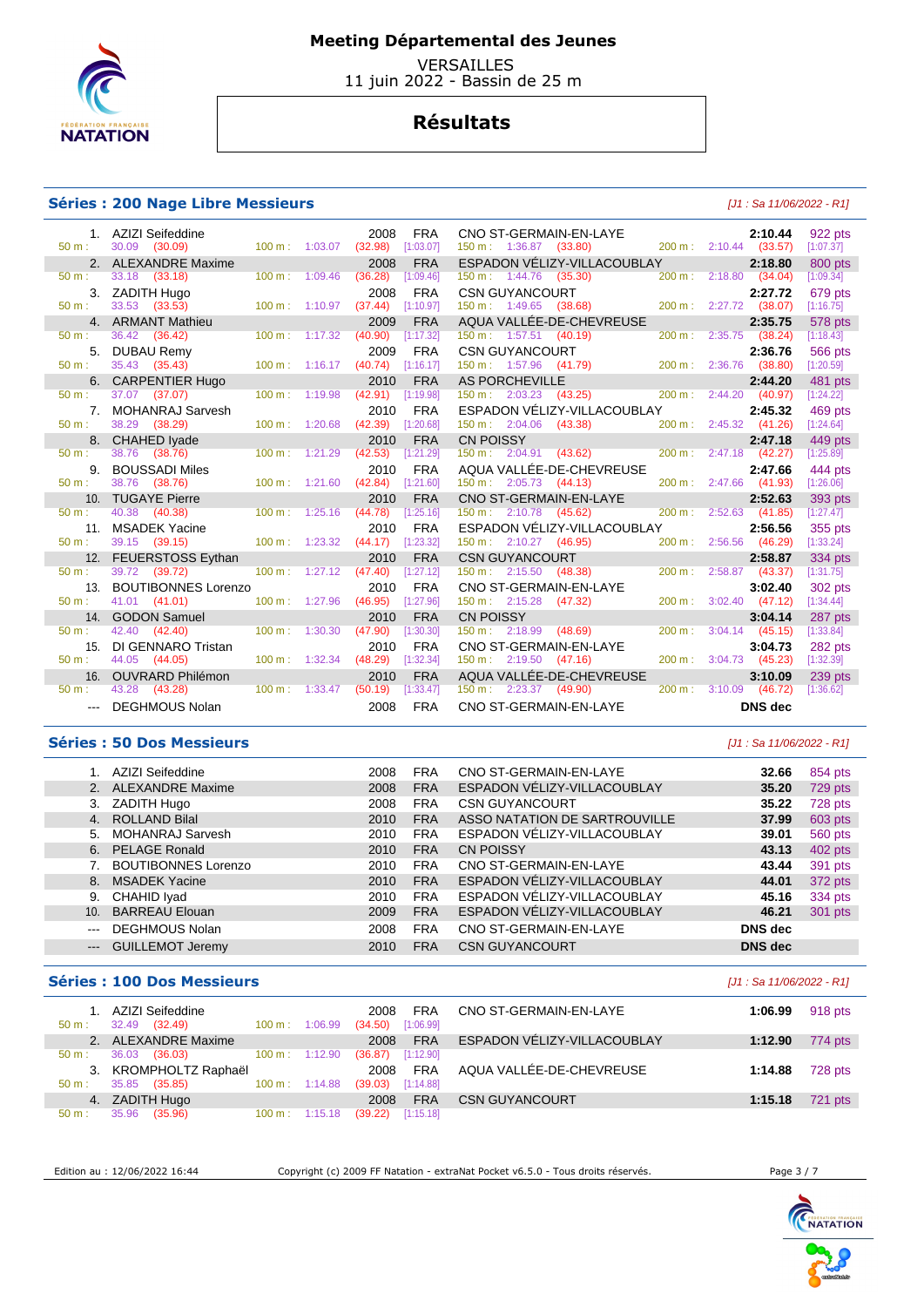

 VERSAILLES 11 juin 2022 - Bassin de 25 m

## **Résultats**

### **(Suite) Séries : 100 Dos Messieurs** [J1 : Sa 11/06/2022 - R1]

50 m : 39.30 (39.30) 100 m : 1:20.51 (41.21) [1:20.51]

50 m : 41.18 (41.18) 100 m : 1:26.44 (45.26) [1:26.44]

50 m : 43.13 (43.13) 100 m : 1:28.31 (45.18) [1:28.31]

50 m : 44.13 (44.13) 100 m : 1:29.57 (45.44) [1:29.57]

50 m : 45.06 (45.06) 100 m : 1:32.28 (47.22) [1:32.28]

50 m : 44.83 (44.83) 100 m : 1:32.42 (47.59) [1:32.42]

50 m : 45.42 (45.42) 100 m : 1:33.58 (48.16) [1:33.58]

50 m : 45.89 (45.89) 100 m : 1:33.96 (48.07) [1:33.96]

50 m : 45.31 (45.31) 100 m : 1:35.34 (50.03) [1:35.34]

50 m : 47.16 (47.16) 100 m : 1:37.32 (50.16) [1:37.32]

50 m : 48.99 (48.99) 100 m : 1:40.65 (51.66) [1:40.65]

38.95 (38.95)

40.35 (40.35)

43.35 (43.35)

43.98 (43.98)

46.70 (46.70)

45.40 (45.40)

47.01 (47.01)

49.45 (49.45)

# 5. ARMANT Mathieu 2009 FRA AQUA VALLÉE-DE-CHEVREUSE **1:19.20** 633 pts 6. SIGRIST Romain 2008 FRA US CONFLANS-STE-HONORINE **1:20.51** 606 pts 7. BéROT Martin 2008 FRA US CONFLANS-STE-HONORINE **1:23.77** 540 pts 8. ROLLAND Bilal 2010 FRA ASSO NATATION DE SARTROUVILLE **1:26.44** 489 pts<br>
50 m : 41.18 (41.18) 100 m : 1:26.44 (45.26) [1:26.44] 9. JABER Iyad 2009 FRA US CONFLANS-STE-HONORINE **1:27.32** 473 pts 10. VICENTE Thomas 2009 FRA US CONFLANS-STE-HONORINE **1:28.31** 455 pts 11. LOPEZ Nicolas 2008 FRA US CONFLANS-STE-HONORINE **1:28.73** 448 pts 12. WIJESINGHE Maxime 2010 SRI CN POISSY **1:29.57** 433 pts 13. GOURAUD Arthur 2010 FRA CSN GUYANCOURT **1:32.28** 387 pts 14. BOUTIBONNES Lorenzo 2010 FRA CNO ST-GERMAIN-EN-LAYE 1:32.42 384 pts<br>
50 m : 44.83 (44.83) (100 m : 1:32.42 (47.59) [1:32.42] 15. SALLAM Ismaël 2008 FRA US CONFLANS-STE-HONORINE **1:32.96** 376 pts 16. BARREAU Elouan 2009 FRA ESPADON VÉLIZY-VILLACOUBLAY **1:33.58** 365 pts 17. MONTLOUIS-CALIXTE Lucas-antoine 2009 FRA US CONFLANS-STE-HONORINE **1:33.96** 359 pts 18. LEE-BOUHOURS Rémy 2009 FRA AQUA VALLÉE-DE-CHEVREUSE **1:34.99** 343 pts 19. CHAHID Iyad 2010 FRA ESPADON VÉLIZY-VILLACOUBLAY **1:35.34** 338 pts 20. MAZUEL Hugo 2010 FRA CN POISSY **1:37.32** 308 pts 21. COUSYN Théo 2008 FRA US CONFLANS-STE-HONORINE **1:37.51** 305 pts 22. PERDERISET Éliott 2010 FRA US CONFLANS-STE-HONORINE **1:40.65** 261 pts 23. GODON Samuel 2010 FRA CN POISSY **1:42.30** 239 pts --- CHAHED Iyade 2010 FRA CN POISSY **DSQ**  --- DEGHMOUS Nolan 2008 FRA CNO ST-GERMAIN-EN-LAYE **DNS dec**

#### **Séries : 50 Brasse Messieurs** [J1 : Sa 11/06/2022 - R1]

|               | 1. CROLY-LABOURDETTE Niels | 2008 | <b>FRA</b> | LE CHESNAY NATATION         | 35.89   | 853 pts   |
|---------------|----------------------------|------|------------|-----------------------------|---------|-----------|
|               | 2. ABRANTES Noah           | 2009 | <b>FRA</b> | AS PORCHEVILLE              | 38.49   | 738 pts   |
|               | 3. MOHANRAJ Sarvesh        | 2010 | <b>FRA</b> | ESPADON VÉLIZY-VILLACOUBLAY | 44.95   | 488 pts   |
|               | 4. PERRIN Rémi             | 2010 | <b>FRA</b> | <b>CN POISSY</b>            | 45.65   | 464 pts   |
|               | 5. LE FLOCH DANET Alban    | 2010 | <b>FRA</b> | <b>SN VERSAILLES</b>        | 47.24   | 411 pts   |
|               | 6. PELAGE Ronald           | 2010 | <b>FRA</b> | <b>CN POISSY</b>            | 49.14   | 353 pts   |
|               | 7. CARPENTIER Hugo         | 2010 | <b>FRA</b> | AS PORCHEVILLE              | 49.21   | 351 pts   |
|               | 8. FEUERSTOSS Eythan       | 2010 | <b>FRA</b> | <b>CSN GUYANCOURT</b>       | 50.22   | 322 pts   |
|               | 9. DI GENNARO Tristan      | 2010 | <b>FRA</b> | CNO ST-GERMAIN-EN-LAYE      | 50.75   | 307 pts   |
|               | 10. GUILLEMOT Jeremy       | 2010 | <b>FRA</b> | <b>CSN GUYANCOURT</b>       | 55.45   | $191$ pts |
| $\frac{1}{2}$ | <b>BRUNET Adrien</b>       | 2009 | <b>FRA</b> | <b>CN POISSY</b>            | DNS dec |           |

|                  | <b>Séries : 100 Brasse Messieurs</b>        |                                  |  |                              | [J1 : Sa 11/06/2022 - R1] |  |
|------------------|---------------------------------------------|----------------------------------|--|------------------------------|---------------------------|--|
| $50 \text{ m}$ : | 1. CROLY-LABOURDETTE Niels<br>35.91 (35.91) | 100 m: 1:18.58 (42.67) [1:18.58] |  | 2008 FRA LE CHESNAY NATATION | 1:18.58 $849 \text{ pts}$ |  |

Edition au : 12/06/2022 16:44 Copyright (c) 2009 FF Natation - extraNat Pocket v6.5.0 - Tous droits réservés.

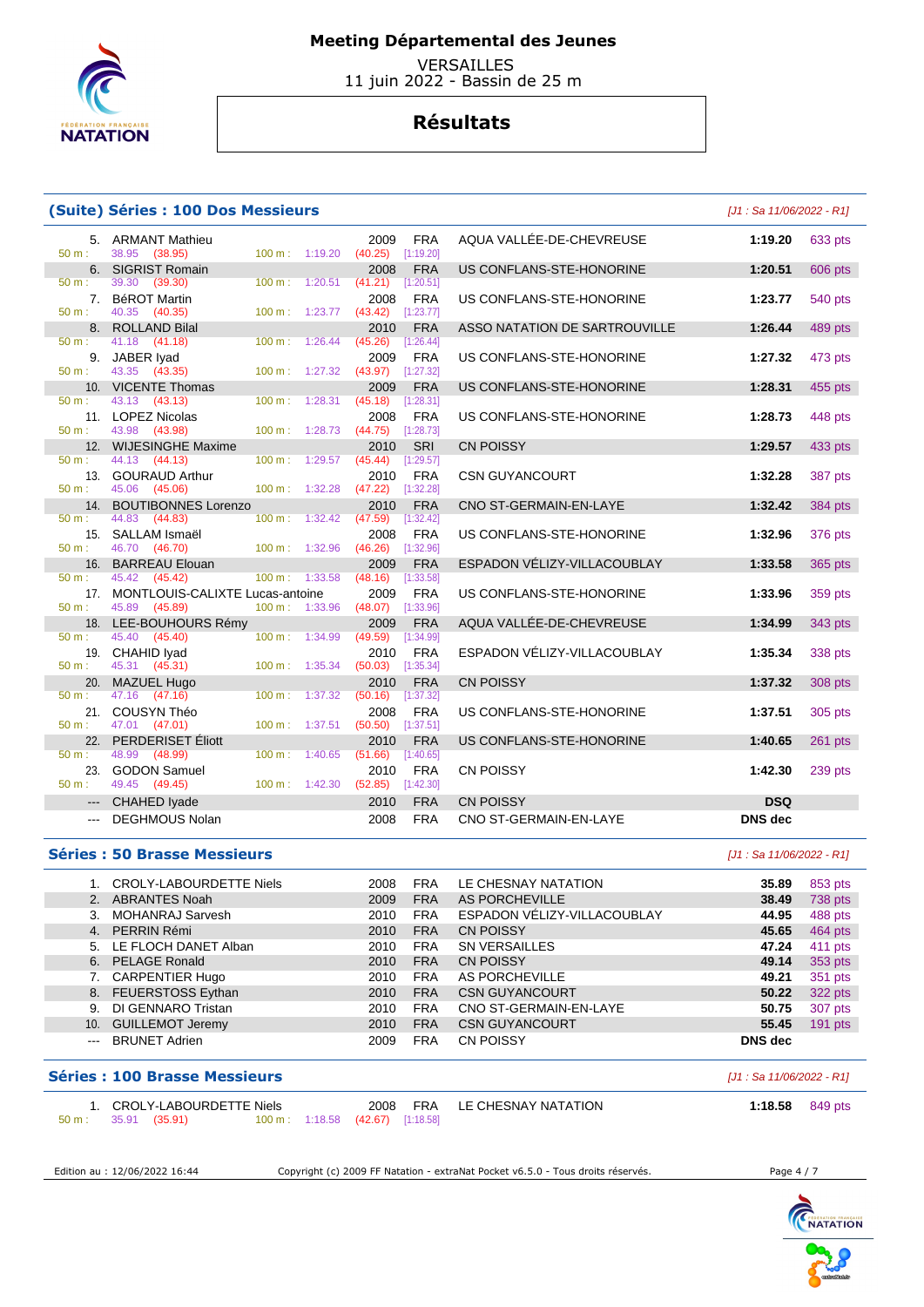

50 m : 39.23 (39.23)

46.62 (46.62)

47.08 (47.08)

49.04 (49.04)

51.99 (51.99)

 $52.10$   $(52.10)$ 

54.13 (54.13)

 $50 \text{ m} \cdot 48.29$  (48.29) 100 m ·

## **Meeting Départemental des Jeunes**

 VERSAILLES 11 juin 2022 - Bassin de 25 m

## **Résultats**

### **(Suite) Séries : 100 Brasse Messieurs and the community of the Cause of Cause 2022** - R1]

50 m : 40.42 (40.42) 100 m : 1:24.39 (43.97) [1:24.39]

50 m : 40.72 (40.72) 100 m : 1:25.90 (45.18) [1:25.90]

50 m : 42.54 (42.54) 100 m : 1:31.60 (49.06) [1:31.60]

50 m : 45.02 (45.02) 100 m : 1:36.29 (51.27) [1:36.29]

50 m : 46.93 (46.93) 100 m : 1:39.46 (52.53) [1:39.46]

50 m : 47.59 (47.59) 100 m : 1:39.97 (52.38) [1:39.97]

50 m : 47.28 (47.28) 100 m : 1:42.34 (55.06) [1:42.34]

50 m : 50.70 (50.70) 100 m : 1:44.93 (54.23) [1:44.93]

50 m : 49.68 (49.68) 100 m : 1:45.34 (55.66) [1:45.34]

50 m : 51.90 (51.90) 100 m : 1:48.80 (56.90) [1:48.80

50 m : 51.72 (51.72) 100 m : 1:49.70 (57.98) [1:49.70]

50 m : 51.69 (51.69) 100 m : 1:49.72 (58.03) [1:49.72]

50 m : 53.98 (53.98) 100 m : 1:50.92 (56.94) [1:50.92]

50 m : 54.49 (54.49) 100 m : 1:56.16 (1:01.67) [1:56.16]

50 m : 57.68 (57.68) 100 m : 1:59.68 (1:02.00) [1:59.68]

# 2. ALEXANDRE Maxime 2008 FRA ESPADON VÉLIZY-VILLACOUBLAY **1:24.39** 722 pts **100 m**:  $1:24.39$  **1:24.39 100 m**:  $1:24.39$  **(43.97)**  $[1:24.39]$  3. VICENTE Thomas 2009 FRA US CONFLANS-STE-HONORINE **1:24.50** 719 pts 4. ABRANTES Noah 2009 FRA AS PORCHEVILLE **1:25.90** 690 pts **1:25.90** 690 pts **1:25.90 1:25.90 1:25.90 1:25.90 1:25.90 1:25.90 1:25.90 1:25.90 1:25.90 1:25.90 1:25.90 1:25.90 1:25.90 1:25.90 1:25**  5. SIGRIST Romain 2008 FRA US CONFLANS-STE-HONORINE **1:31.60** 578 pts 6. GOURAUD Arthur 2010 FRA CSN GUYANCOURT **1:36.29** 493 pts 7. JABER Iyad 2009 FRA US CONFLANS-STE-HONORINE **1:37.69** 469 pts 8. MONTLOUIS-CALIXTE Lucas-antoine 2009 FRA US CONFLANS-STE-HONORINE **1:39.46** 439 pts **1:39.46 1:39.46 1:39.46 1:39.46 1:39.46 1:39.46 1:39.46 1:39.46 1:39.46 1:39.46 1:39.46 1:39.46 1:39.46 1:39**  9. LAURENCE Mathieu 2008 FRA LE CHESNAY NATATION **1:39.58** 437 pts 10. PASTOR Bastien 2008 FRA LE CHESNAY NATATION **1:39.97** 431 pts 11. BéROT Martin 2008 FRA US CONFLANS-STE-HONORINE **1:42.34** 393 pts 12. LOPEZ Nicolas 2008 FRA US CONFLANS-STE-HONORINE **1:42.61** 389 pts 13. WIJESINGHE Maxime 2010 SRI CN POISSY **1:44.93** 354 pts 14. BOUSSADI Miles 2010 FRA AQUA VALLÉE-DE-CHEVREUSE **1:45.34** 348 pts 15. SALLAM Ismaël 2008 FRA US CONFLANS-STE-HONORINE **1:46.40** 333 pts 16. COUSYN Théo 2008 FRA US CONFLANS-STE-HONORINE **1:48.80** 300 pts 17. OUVRARD Philémon 2010 FRA AQUA VALLÉE-DE-CHEVREUSE **1:49.70** 287 pts 18. LEE-BOUHOURS Rémy 2009 FRA AQUA VALLÉE-DE-CHEVREUSE **1:49.72** 287 pts 19. FEUERSTOSS Eythan 2010 FRA CSN GUYANCOURT **1:50.36** 279 pts 20. DI GENNARO Tristan 2010 FRA CNO ST-GERMAIN-EN-LAYE **1:50.92** 271 pts 21. PERDERISET Éliott 2010 FRA US CONFLANS-STE-HONORINE **1:51.82** 260 pts 22. CHAHED Iyade 2010 FRA CN POISSY **1:56.16** 208 pts 23. BARREAU Elouan 2009 FRA ESPADON VÉLIZY-VILLACOUBLAY **1:56.31** 206 pts 24. GODON Samuel 2010 FRA CN POISSY **1:59.68** 170 pts --- BRUNET Adrien 2009 FRA CN POISSY **DNS dec**  --- CHAPELIER Owen 2008 FRA SN VERSAILLES **DNS dec**

## **Séries : 100 Papillon Messieurs Contract Contract Contract Contract Contract Contract Contract Contract Contract Contract Contract Contract Contract Contract Contract Contract Contract Contract Contract Contract Contrac**

| $50 m$ : | <b>LAURENCE Mathieu</b><br>36.24<br>(36.24) | 1:19.09<br>$100 \text{ m}$ : | <b>FRA</b><br>2008<br>[1:19.09]<br>(42.85) | LE CHESNAY NATATION      | 1:19.09 | 620 pts |
|----------|---------------------------------------------|------------------------------|--------------------------------------------|--------------------------|---------|---------|
|          | 2. SIGRIST Romain                           |                              | <b>FRA</b><br>2008                         | US CONFLANS-STE-HONORINE | 1:23.30 | 533 pts |
| $50 m$ : | 37.29<br>(37.29)                            | 1:23.30<br>100 m:            | [1:23.30]<br>(46.01)                       |                          |         |         |
|          | <b>VICENTE Thomas</b>                       |                              | <b>FRA</b><br>2009                         | US CONFLANS-STE-HONORINE | 1:23.43 | 531 pts |
| $50 m$ : | (37.99)<br>37.99                            | $100 \text{ m}$ :<br>1:23.43 | [1:23.43]<br>(45.44)                       |                          |         |         |
| 4.       | JABER Iyad                                  |                              | <b>FRA</b><br>2009                         | US CONFLANS-STE-HONORINE | 1:23.71 | 525 pts |
| $50 m$ : | 38.56<br>(38.56)                            | 1:23.71<br>100 m:            | [1:23.71]<br>(45.15)                       |                          |         |         |
| 5.       | <b>PASTOR Bastien</b>                       |                              | <b>FRA</b><br>2008                         | LE CHESNAY NATATION      | 1:25.40 | 492 pts |
| $50 m$ : | (38.26)<br>38.26                            | 100 m:<br>1:25.40            | [1:25.40]<br>(47.14)                       |                          |         |         |
|          |                                             |                              |                                            |                          |         |         |

Edition au : 12/06/2022 16:44 Copyright (c) 2009 FF Natation - extraNat Pocket v6.5.0 - Tous droits réservés.

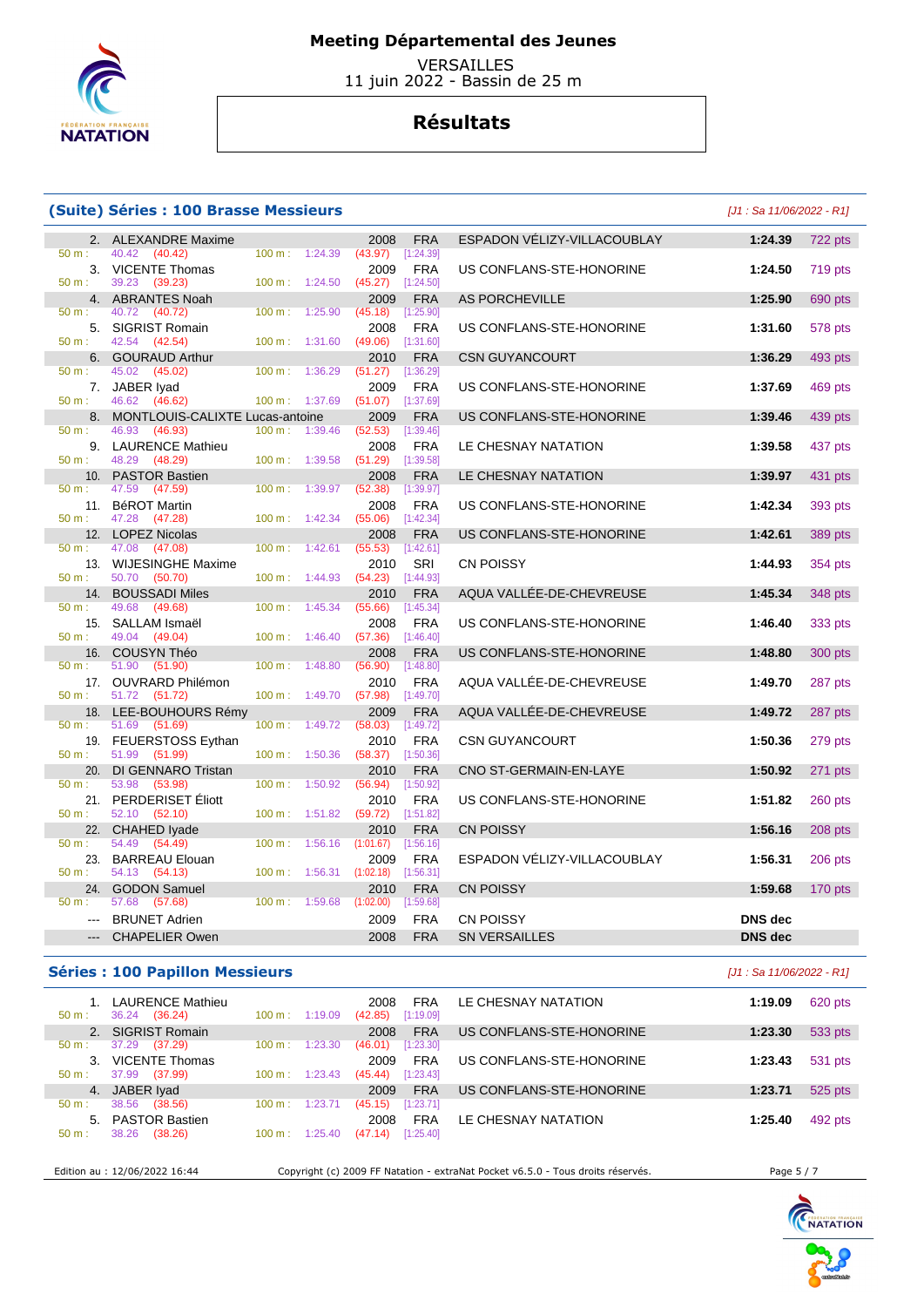

 VERSAILLES 11 juin 2022 - Bassin de 25 m

## **Résultats**

## **(Suite) Séries : 100 Papillon Messieurs** [J1 : Sa 11/06/2022 - R1]

50 m : 46.38 (46.38) 100 m : 1:40.13 (53.75) [1:40.13]

50 m : 44.80 (44.80) 100 m : 1:45.16 (1:00.36) [1:45.16]

50 m : 47.94 (47.94) 100 m : 1:51.38 (1:03.44) [1:51.38]

37.56 (37.56)

41.65 (41.65)

 $43.56$   $(43.56)$ 

46.72 (46.72)

45.40 (45.40)

45.07 (45.07)

# 6. ROLLAND Bilal 2010 FRA ASSO NATATION DE SARTROUVILLE **1:26.84** 465 pts 7. TUGAYE Pierre 2010 FRA CNO ST-GERMAIN-EN-LAYE **1:31.78** 378 pts 8. PERRIN Rémi 2010 FRA CN POISSY **1:40.13** 251 pts 9. BéROT Martin 2008 FRA US CONFLANS-STE-HONORINE **1:40.59** 245 pts 10. MAZUEL Hugo 2010 FRA CN POISSY **1:41.90** 228 pts 11. COUSYN Théo 2008 FRA US CONFLANS-STE-HONORINE **1:44.50** 195 pts 12. GUILLEMOT Jeremy 2010 FRA CSN GUYANCOURT 1:44.98 190 pts<br>
50 m : 45.07 (45.07) 100 m : 1:44.98 (59.91) [1:44.98] 13. LOPEZ Nicolas 2008 FRA US CONFLANS-STE-HONORINE **1:45.16** 188 pts 14. MONTLOUIS-CALIXTE Lucas-antoine 2009 FRA US CONFLANS-STE-HONORINE **1:51.38** 121 pts 15. SALLAM Ismaël 2008 FRA US CONFLANS-STE-HONORINE **1:52.30** 113 pts --- GOURAUD Arthur 2010 FRA CSN GUYANCOURT **DSQ**  --- LE FLOCH DANET Alban 2010 FRA SN VERSAILLES **DSQ**  --- PELAGE Ronald 2010 FRA CN POISSY **DSQ**  --- CHAPELIER Owen 2008 FRA SN VERSAILLES **DNS dec**

## **Séries : 200 4 Nages Messieurs Contract Contract Contract Contract Contract Contract Contract Contract Contract Contract Contract Contract Contract Contract Contract Contract Contract Contract Contract Contract Contract**

| $50 m$ :         | 1. KROMPHOLTZ Raphaël<br>33.35 (33.35)     |                           | $100 \text{ m}: 1:17.16$ (43.81) | 2008<br><b>FRA</b><br>[1:17.16]            | $150 \text{ m}: 2:07.30$ (50.14)         | AQUA VALLÉE-DE-CHEVREUSE                        |                        | 2:45.27<br>200 m: 2:45.27 (37.97) | 669 pts<br>[1:28.11] |
|------------------|--------------------------------------------|---------------------------|----------------------------------|--------------------------------------------|------------------------------------------|-------------------------------------------------|------------------------|-----------------------------------|----------------------|
|                  | 2. ARMANT Mathieu                          |                           |                                  | 2009<br><b>FRA</b>                         |                                          | AQUA VALLÉE-DE-CHEVREUSE                        |                        | 2:54.98                           | 563 pts              |
| 50 m:            | 40.36 (40.36)                              |                           | $100 \text{ m}: 1:25.26$ (44.90) | [1:25.26]                                  | 150 m: 2:17.44 (52.18)                   |                                                 |                        | 200 m: 2:54.98 (37.54)            | [1:29.72]            |
| $\mathbf{3}$     | <b>SIGRIST Romain</b>                      |                           |                                  | <b>FRA</b><br>2008                         |                                          | US CONFLANS-STE-HONORINE                        |                        | 2:55.30                           | 559 pts              |
| $50 m$ :         | 39.00 (39.00)                              | $100 m$ : 1:23.54         |                                  | (44.54)<br>[1:23.54]                       | 150 m: 2:15.50 (51.96)                   |                                                 |                        | 200 m: 2:55.30 (39.80)            | [1:31.76]            |
|                  | 4. ABRANTES Noah                           |                           |                                  | <b>FRA</b><br>2009                         | <b>AS PORCHEVILLE</b>                    | $\overline{a}$                                  |                        | 2:55.36                           | 559 pts              |
| $50 m$ :         | 40.14 (40.14)                              | $100 m$ : 1:24.64         |                                  | (44.50)<br>[1:24.64]                       |                                          | $150 \text{ m}: \quad 2:14.10 \quad (49.46)$    |                        | 200 m: 2:55.36 (41.26)            | [1:30.72]            |
|                  | JABER Iyad<br>5.                           |                           |                                  | <b>FRA</b><br>2009                         |                                          | US CONFLANS-STE-HONORINE                        |                        | 2:59.43                           | 517 pts              |
| $50 m$ :         | 39.72 (39.72)                              | 100 m: 1:27.54            |                                  | (47.82)<br>[1:27.54]                       | $150 \text{ m}: 2:19.50$ (51.96)         |                                                 |                        | 200 m: 2:59.43 (39.93)            | [1:31.89]            |
|                  | 6. DUBAU Remy                              |                           |                                  | <b>FRA</b><br>2009                         | <b>CSN GUYANCOURT</b>                    |                                                 |                        | 2:59.61                           | 515 pts              |
| $50 m$ :         | 39.57 (39.57)                              | $100 m$ : 1:25.68         |                                  | (46.11)<br>[1:25.68]                       |                                          | $150 \text{ m}: \quad 2:18.93 \quad (53.25)$    |                        | 200 m: 2:59.61 (40.68)            | [1:33.93]            |
|                  | <b>VICENTE Thomas</b><br>7.                |                           |                                  | <b>FRA</b><br>2009                         |                                          | US CONFLANS-STE-HONORINE                        |                        | 3:07.87                           | 435 pts              |
| $50 \text{ m}$ : | 41.76 (41.76)                              | $100 \text{ m}$ : 1:30.93 |                                  | (49.17)<br>[1:30.93]                       | 150 m: 2:23.76 (52.83)                   |                                                 |                        | 200 m: 3:07.87 (44.11)            | [1:36.94]            |
| $50 m$ :         | <b>BéROT Martin</b><br>8.<br>41.36 (41.36) | $100 \text{ m}$ : 1:28.07 |                                  | <b>FRA</b><br>2008<br>(46.71)<br>[1:28.07] | $150 \text{ m}: 2:29.47 \quad (1:01.40)$ | US CONFLANS-STE-HONORINE                        |                        | 3:11.03<br>200 m: 3:11.03 (41.56) | 406 pts<br>[1:42.96] |
|                  | 9. PERRIN Rémi                             |                           |                                  | <b>FRA</b><br>2010                         |                                          |                                                 |                        | 3:14.70                           |                      |
| $50 m$ :         | 43.73 (43.73)                              | $100 \text{ m}: 1:35.93$  |                                  | (52.20)<br>[1:35.93]                       |                                          | CN POISSY<br>150 m : 2:30.21 (54.28)            |                        | 200 m: 3:14.70 (44.49)            | 374 pts<br>[1:38.77] |
| 10.              | <b>WIJESINGHE Maxime</b>                   |                           |                                  | <b>SRI</b><br>2010                         | <b>CN POISSY</b>                         |                                                 |                        | 3:15.69                           | 366 pts              |
| $50 m$ :         | 44.00 (44.00)                              | 100 m: 1:35.72            |                                  | (51.72)<br>[1:35.72]                       |                                          | 150 m : 2:34.72 (59.00) 200 m : 3:15.69 (40.97) |                        |                                   | [1:39.97]            |
| 11.              | <b>MSADEK Yacine</b>                       |                           |                                  | <b>FRA</b><br>2010                         |                                          | ESPADON VÉLIZY-VILLACOUBLAY                     |                        | 3:16.04                           | 363 pts              |
| $50 m$ :         | 45.70 (45.70)                              | 100 m: 1:33.70            |                                  | (48.00)<br>[1:33.70]                       | $150 \text{ m}: 2:32.35$ (58.65)         |                                                 |                        | 200 m: 3:16.04 (43.69)            | [1:42.34]            |
|                  | 12. BOUSSADI Miles                         |                           |                                  | <b>FRA</b><br>2010                         |                                          | AQUA VALLÉE-DE-CHEVREUSE                        |                        | 3:16.38                           | 360 pts              |
| $50 m$ :         | 45.24 (45.24)                              | $100 \text{ m}$ : 1:43.01 |                                  | (57.77)<br>[1:43.01]                       | $150 \text{ m}: 2:35.07$ (52.06)         |                                                 |                        | 200 m: 3:16.38 (41.31)            | [1:33.37]            |
| 13.              | SALLAM Ismaël                              |                           |                                  | <b>FRA</b><br>2008                         |                                          | US CONFLANS-STE-HONORINE                        |                        | 3:19.28                           | 336 pts              |
| $50 m$ :         | 50.50 (50.50)                              | $100 \text{ m}$ : 1:41.15 |                                  | (50.65)<br>[1:41.15]                       | 150 m : 2:34.52 (53.37)                  |                                                 |                        | 200 m: 3:19.28 (44.76)            | [1:38.13]            |
| 14.              | <b>OUVRARD Philémon</b>                    |                           |                                  | 2010<br><b>FRA</b>                         |                                          | AQUA VALLÉE-DE-CHEVREUSE                        |                        | 3:23.93                           | 299 pts              |
| $50 m$ :         | 44.40 (44.40)                              | 100 m: 1:37.58            |                                  | (53.18)<br>[1:37.58]                       | $150 \text{ m}: 2:37.63$ $(1:00.05)$     |                                                 | 200 m: 3:23.93 (46.30) |                                   | [1:46.35]            |
| 15.              | COUSYN Théo                                |                           |                                  | 2008<br><b>FRA</b>                         |                                          | US CONFLANS-STE-HONORINE                        |                        | 3:24.07                           | 298 pts              |
| 50 m:            | 48.47 (48.47)                              | $100 m$ : 1:43.04         |                                  | (54.57)<br>[1:43.04]                       |                                          | 150 m : 2:41.97 (58.93)                         |                        | 200 m: 3:24.07 (42.10)            | [1:41.03]            |
|                  | 16. LOPEZ Nicolas                          |                           |                                  | <b>FRA</b><br>2008                         |                                          | US CONFLANS-STE-HONORINE                        |                        | 3:24.39                           | 296 pts              |
| $50 m$ :         | 46.75 (46.75)                              | 100 m: 1:38.73            |                                  | (51.98)<br>[1:38.73]                       |                                          | 150 m : 2:34.78 (56.05) 200 m : 3:24.39 (49.61) |                        |                                   | [1:45.66]            |
|                  | CHAHID Iyad<br>17.                         |                           |                                  | <b>FRA</b><br>2010                         |                                          | ESPADON VÉLIZY-VILLACOUBLAY                     |                        | 3:24.89                           | 292 pts              |
| $50 m$ :         | 46.81 (46.81)                              | $100 \text{ m}$ : 1:40.57 |                                  | (53.76)<br>[1:40.57]                       | $150 \text{ m}: 2:42.43$ $(1:01.86)$     | 200 m : 3:24.89                                 |                        | (42.46)                           | [1:44.32]            |

 $(1:01.79)$   $[1:52.30]$ 

Edition au : 12/06/2022 16:44 Copyright (c) 2009 FF Natation - extraNat Pocket v6.5.0 - Tous droits réservés. Page 6 / 7